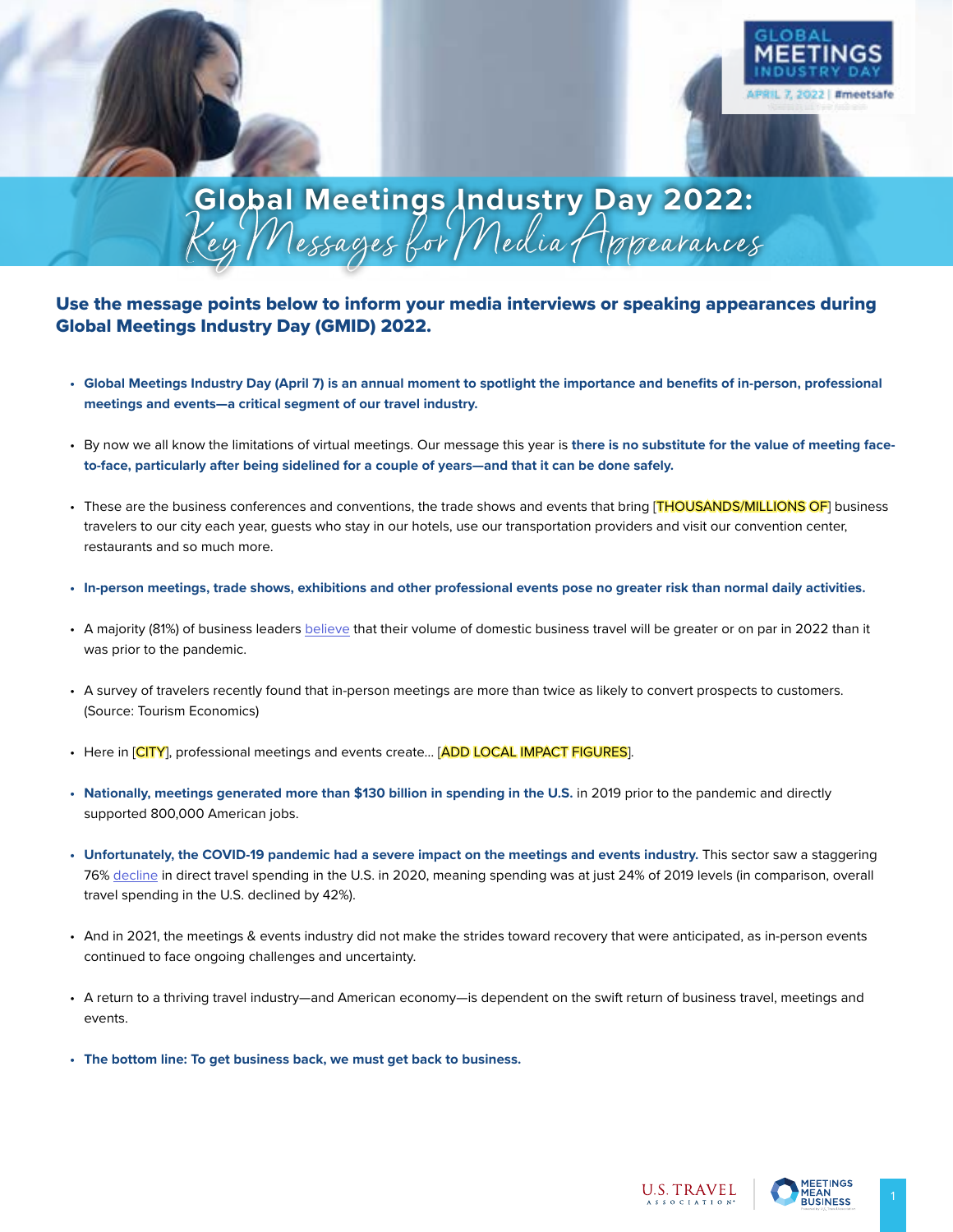

# **Global Meetings Industry Day 2022:** Sample Op-Ed

## Business Travelers Are Ready to Meet Safely Again

After two long years of the pandemic, it is clear there is no substitute for face-to-face professional meetings and events. The relationships and productivity spurred by in-person meetings simply cannot be achieved virtually. Here in [INSERT CITY], we are open and ready to get back to business.

That's why this year's Global Meetings Industry Day on April 7 is so important. It's an opportunity for communities around the world to show the benefits of meeting face-to-face—and how we can work together as hosts and attendees to "Meet Safe."

With spring around the corner, the worst of the COVID-19 pandemic appears to be behind us, but there is still much work to do to achieve a full recovery. One of the steps we can take is to resume business travel, particularly for professional meetings and events. We've seen personal leisure trips increase, but professional trips are lagging behind. In fact, domestic business travel isn't set to reach pre-pandemic levels until 2024. This is delaying a full recovery for many industries since these travelers, despite being only 20% of total volume, account for 40 to 60% of lodging and air revenue in the U.S. But business meetings, conferences and events do more than fill planes and hotel rooms – they are key drivers of our overall economy.

According to Tourism Economics, the U.S. saw a decline of \$370 billion in business travel spending in the U.S. in 2020 and 2021—\$180 billion of which was due to the decline in meetings, conventions and trade shows. Steep declines in business travel led to the loss of 1.4 million travel jobs and wiped out \$30 billion in travel-generated taxes in 2020 alone.

By now we all know the limitations of virtual meetings. Many of us are ready to get back on the road. More than two-thirds of Americans have felt the effects of "Zoom fatigue" and 63% are tired of web conferencing and are eager to get back to in-person meetings. An American Express survey of corporate decision makers found that over four in five believe business travel leads to increased profit and revenue. Most importantly, hesitance to travel is receding quickly. Just one in 10 are unwilling to do so.

Ultimately, virtual meetings and events cannot provide the same type of interactive and relational opportunities that come from in-person meetings and events. In fact, travelers say in-person meetings are more than twice as likely to convert prospects to customers.

The economic case for a safe and immediate return to in-person meetings and events is clear. Bottom line: to get business back, we must get back to business. Fortunately, we don't have to put public health at risk to do so. We know that we can hold these events safely as we've seen of multiple sizable gatherings that have now occurred nationwide.

#### [MENTION ANY SAFE MEETINGS THAT TOOK PLACE IN YOUR CITY]

Professional planners are experts at keeping these types of events organized and safe by following protocols imposed by authorities and venues. As a result, even amid the new variant, these in-person meetings pose a near-zero risk of COVID-19 transmission, according to a study from the Exhibitions and Conferences Alliance and Epistemix. They also found risks of infection at these events to be as much as four times less than within the community in which the event was held. This could be partially due to the fact that business travelers have higher vaccination rates (87%) compared to American travelers overall (80%).

In-person meetings, trade shows, exhibitions and other professional events are no riskier than normal daily activities. They're an essential part of our economy, particularly here in [CITY]. They're beneficial on a personal and professional level. They just need some encouragement from business leaders and elected officials to get back to full strength.

#### [MENTION NAME is the TITLE of the ORGANZIATION NAME.]

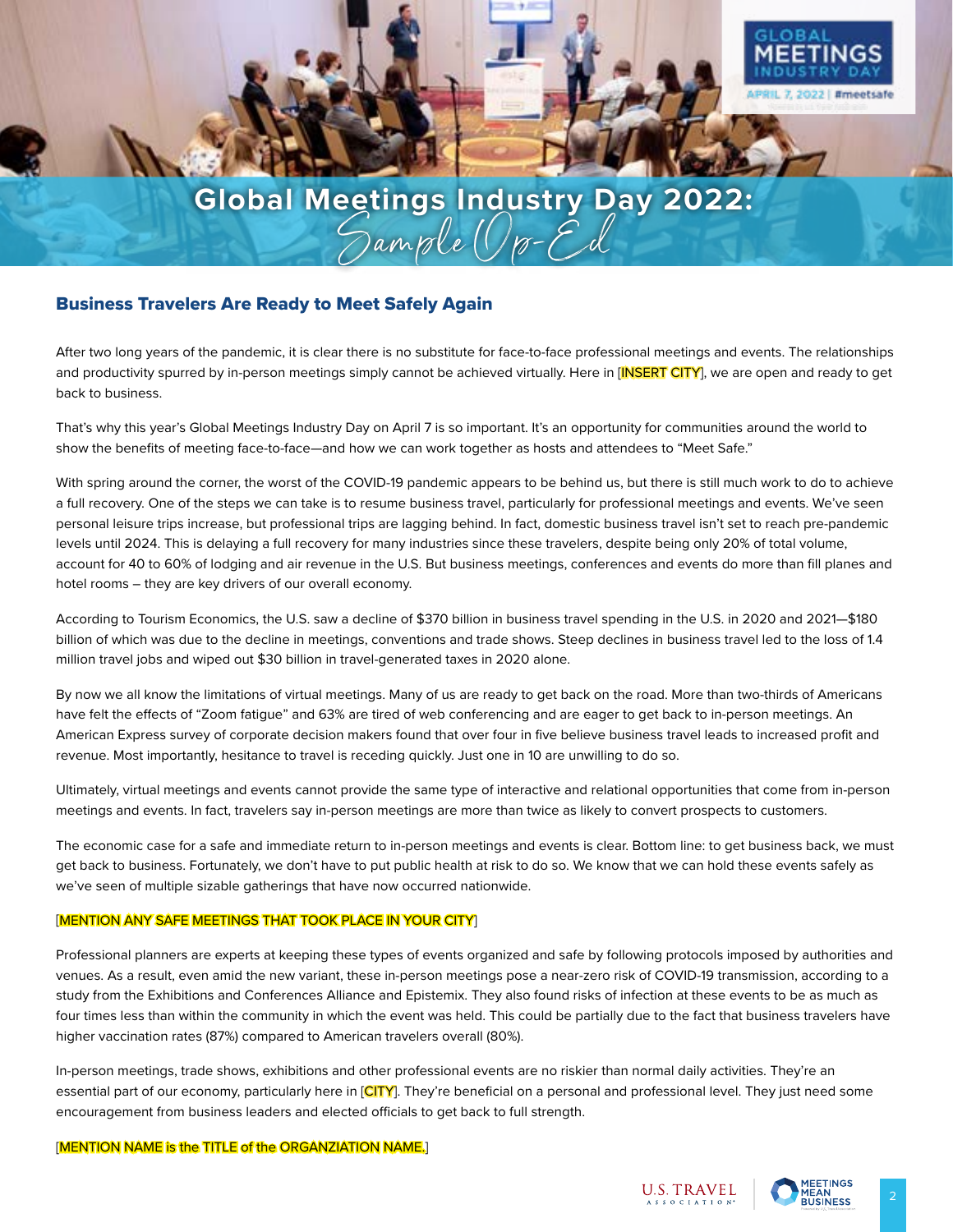

# [ORGANIZATION] to Participate in Global Meetings Industry Day

[CITY]—[ORGANIZATION] joins organizations across the globe to support the annual **[Global Meetings Industry Day](https://www.meetingsmeanbusiness.com/gmid-2022)** (GMID). GMID, led by the industry advocacy coalition [Meetings Mean Business \(](https://www.meetingsmeanbusiness.com/gmid-2022)MMB) and the [U.S. Travel Association,](https://www.ustravel.org/events/global-meetings-industry-day) showcases the proven value that business meetings, conferences, conventions, incentive travel, trade shows and exhibitions bring to businesses and the economy.

This year's theme, **Meet Safe**, will show how safe, productive meetings are taking place now—uniting colleagues and reminding them of the importance of face-to-face interactions.

"The return of professional meetings and events and business travel in general is essential for an even recovery of the U.S. travel economy," said Roger Dow, President and CEO of the U.S. Travel Association. "After two years of pandemic-related uncertainty, many businesses and organizations are returning to professional travel in the coming year, which will bring people together and also help power an economic and jobs recovery at the local level."

This year's GMID is particularly important as the declines from the pandemic have underscored the urgency of restoring the meetings and events sector. According to Tourism Economics, the U.S. saw a decline of \$370 billion in business travel spending in the U.S. in 2020 and 2021—\$180 billion of which was due to the decline in meetings, conventions and trade shows. Despite making up 20% of total trip volume, business travelers accounted for 40-60% of lodging and air revenue pre-pandemic.

Federal leaders can assist with policies to bring this sector back more quickly, both in [CITY] and around the country. U.S. Travel Association and [YOUR ORGANIZATION] are [ADVOCATING FOR/SUPPORTING] [policies](https://www.ustravel.org/sites/default/files/2022-01/PoliciestoRestoretheTravelEconomy_0.pdf) to restore professional meetings and events

#### [LINE DETAILING YOUR ORGANIZATION'S GMID PARTICIPATION]

[QUOTE FROM YOUR ORGANIZATION'S LEADER]: "When it comes to getting business done, there is truly no substitution for a face-toface interaction," said [NAME/TITLE]. "This year's GMID serves as a reminder of the incredible value of in-person meetings while inspiring business leaders to encourage their teams to get back on the road."

GMID was created in 2016 to raise the profile of the meetings and events industry. As many GMID celebrations went virtual in the last two years, professional meeting planners are eager to welcome the return of in-person events in 2022. According to the Global Business Travel Association, more than half of business travelers miss traveling and hope to more often in the future.

To learn more about Global Meetings Industry Day, please [click here.](https://www.meetingsmeanbusiness.com/gmid-2022)